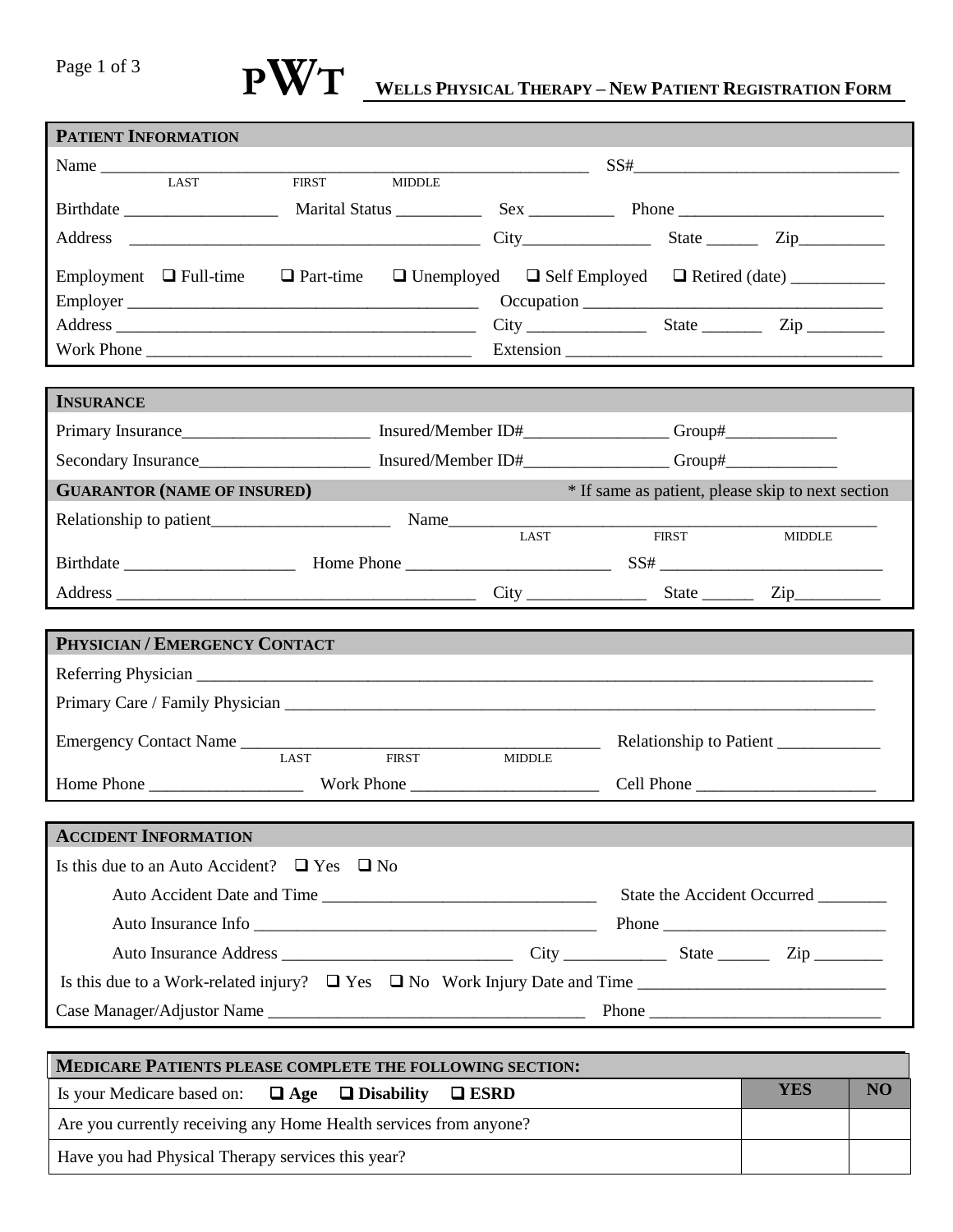

| NAME: | DATE: |
|-------|-------|
|       |       |

| <b>INFORMATION ABOUT YOUR INJURY/PAIN</b>                                                  |            |
|--------------------------------------------------------------------------------------------|------------|
|                                                                                            | Onset Date |
| Have you ever been treated for this injury? $\Box$ Yes $\Box$ No If so, what kind?         |            |
| Have you ever had Physical Therapy for this injury? $\Box$ Yes $\Box$ No                   |            |
| Have you had x-ray/MRI/other imaging study for this problem? $\Box$ Yes $\Box$ No Results: |            |
|                                                                                            |            |

### **PAST MEDICAL HISTORY**

Please check YES/NO if you presently have or have ever been diagnosed with any of the following:

|                          | <b>YES</b> | NO |                                                | <b>YES</b> | NO |
|--------------------------|------------|----|------------------------------------------------|------------|----|
| Pacemaker/Defibrillator  |            |    | Osteoporosis                                   |            |    |
| <b>Surgical Implants</b> |            |    | <b>Arthritis</b>                               |            |    |
| Cancer                   |            |    | Rheumatoid Arthritis                           |            |    |
| Latex allergy            |            |    | Asthma/Chronic Bronchitis                      |            |    |
| High blood pressure      |            |    | Emphysema                                      |            |    |
| Seizures                 |            |    | Hepatitis                                      |            |    |
| <b>Diabetes</b>          |            |    | <b>Bowel/Bladder Problems</b>                  |            |    |
| Low blood sugar          |            |    | Head/Neck Trauma                               |            |    |
| <b>Stroke</b>            |            |    | Feel faint or have spells of severe dizziness? |            |    |
| Pregnant (currently)     |            |    | Have you fallen in the past 6 months?          |            |    |
| <b>HIV/AIDS</b>          |            |    | Do you smoke?                                  |            |    |
| Lung disease             |            |    | Alcoholism                                     |            |    |
| Any heart problems       |            |    | Drug Abuse                                     |            |    |

\_\_\_\_\_\_\_\_\_\_\_\_\_\_\_\_\_\_\_\_\_\_\_\_\_\_\_\_\_\_\_\_\_\_\_\_\_\_\_\_\_\_\_\_\_\_\_\_\_\_\_\_\_\_\_\_\_\_\_\_\_\_\_\_\_\_\_\_\_\_\_\_\_\_\_\_\_\_\_\_\_\_\_\_\_\_\_\_\_\_\_\_\_\_\_\_

Are you receiving any treatment for any other medical condition: \_\_\_\_\_\_\_\_\_\_\_\_\_\_\_\_\_\_\_\_\_\_\_\_\_\_\_\_\_\_\_\_\_\_\_\_\_\_\_\_\_\_\_

#### **PATIENT SUMMARY LIST**

Significant Medical Diagnoses and Conditions: \_\_\_\_\_\_\_\_\_\_\_\_\_\_\_\_\_\_\_\_\_\_\_\_\_\_\_\_\_\_\_\_\_\_\_\_\_\_\_\_\_\_\_\_\_\_\_\_\_\_\_\_\_\_\_\_\_\_\_\_

| Significant Infections (C-Diff, MRSA, etc): $\Box$ Yes $\Box$ No |  |  |
|------------------------------------------------------------------|--|--|
|------------------------------------------------------------------|--|--|

Please list all Previous Surgeries (with approximate date) :

Do you take blood thinners/aspirin?  $\Box$  Yes  $\Box$  No

\_\_\_\_\_\_\_\_\_\_\_\_\_\_\_\_\_\_\_\_\_\_\_\_\_\_\_\_\_\_\_\_\_\_\_\_\_\_\_\_\_\_ \_\_\_\_\_\_\_\_\_\_\_\_\_\_\_\_\_\_\_\_\_\_\_\_\_\_\_\_\_\_\_\_\_\_\_\_\_\_\_\_\_\_ \_\_\_\_\_\_\_\_\_\_\_\_\_\_\_\_\_\_\_\_\_\_\_\_\_\_\_\_\_\_\_\_\_\_\_\_\_\_\_\_\_\_ \_\_\_\_\_\_\_\_\_\_\_\_\_\_\_\_\_\_\_\_\_\_\_\_\_\_\_\_\_\_\_\_\_\_\_\_\_\_\_\_\_\_ \_\_\_\_\_\_\_\_\_\_\_\_\_\_\_\_\_\_\_\_\_\_\_\_\_\_\_\_\_\_\_\_\_\_\_\_\_\_\_\_\_\_

Medications & Dosages (including Prescriptions, Herbals and Over-the-Counters Drugs):  $\Box$  See Attached Medication List

\_\_\_\_\_\_\_\_\_\_\_\_\_\_\_\_\_\_\_\_\_\_\_\_\_\_\_\_\_\_\_\_\_\_\_\_\_\_\_\_\_\_ \_\_\_\_\_\_\_\_\_\_\_\_\_\_\_\_\_\_\_\_\_\_\_\_\_\_\_\_\_\_\_\_\_\_\_\_\_\_\_\_\_\_ \_\_\_\_\_\_\_\_\_\_\_\_\_\_\_\_\_\_\_\_\_\_\_\_\_\_\_\_\_\_\_\_\_\_\_\_\_\_\_\_\_\_ \_\_\_\_\_\_\_\_\_\_\_\_\_\_\_\_\_\_\_\_\_\_\_\_\_\_\_\_\_\_\_\_\_\_\_\_\_\_\_\_\_\_ \_\_\_\_\_\_\_\_\_\_\_\_\_\_\_\_\_\_\_\_\_\_\_\_\_\_\_\_\_\_\_\_\_\_\_\_\_\_\_\_\_\_

\_\_\_\_\_\_\_\_\_\_\_\_\_\_\_\_\_\_\_\_\_\_\_\_\_\_\_\_\_\_\_\_\_\_\_\_\_\_\_\_\_\_\_\_\_\_\_\_\_\_\_\_\_\_\_\_\_\_\_\_\_\_\_\_\_\_\_\_\_\_\_\_\_\_\_\_\_\_\_\_\_\_\_\_\_\_\_\_\_\_\_\_\_\_\_\_\_\_\_ \_\_\_\_\_\_\_\_\_\_\_\_\_\_\_\_\_\_\_\_\_\_\_\_\_\_\_\_\_\_\_\_\_\_\_\_\_\_\_\_\_\_\_\_\_\_\_\_\_\_\_\_\_\_\_\_\_\_\_\_\_\_\_\_\_\_\_\_\_\_\_\_\_\_\_\_\_\_\_\_\_\_\_\_\_\_\_\_\_\_\_\_\_\_\_\_\_\_\_ \_\_\_\_\_\_\_\_\_\_\_\_\_\_\_\_\_\_\_\_\_\_\_\_\_\_\_\_\_\_\_\_\_\_\_\_\_\_\_\_\_\_\_\_\_\_\_\_\_\_\_\_\_\_\_\_\_\_\_\_\_\_\_\_\_\_\_\_\_\_\_\_\_\_\_\_\_\_\_\_\_\_\_\_\_\_\_\_\_\_\_\_\_\_\_\_\_\_\_